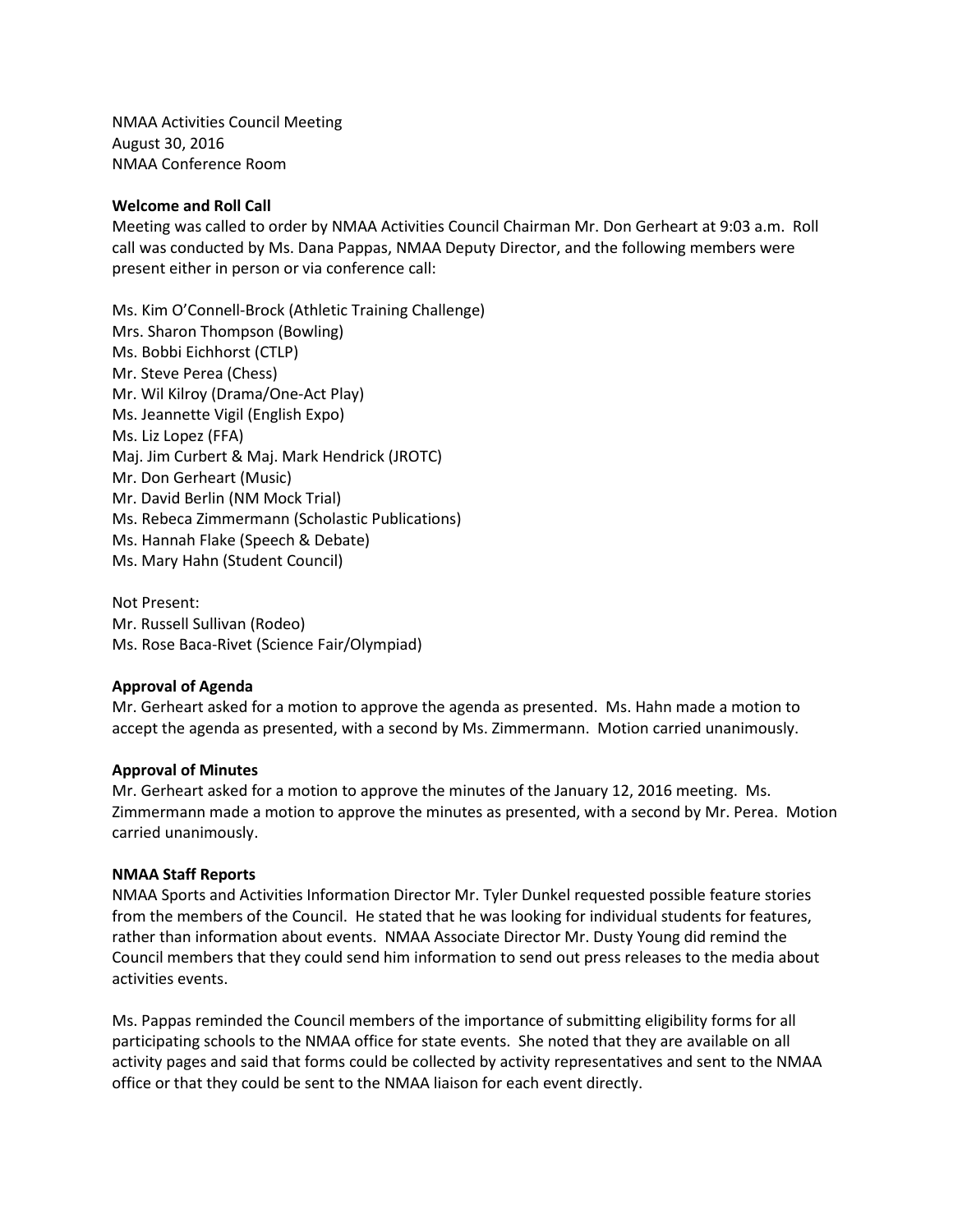Ms. Pappas noted that the NMAA staff assignments to several activities had changed for the upcoming school year. She noted that Rodeo and Speech and Debate would now be handled by NMAA Executive Director Sally Marquez; CTLP and FFA would now be handled by Chris Kedge. Ms. Pappas noted that she would now be the liaison to English Expo.

# **Council Members' Reports**

Athletic Training Challenge – Ms.O'Connell-Brock noted that the 17<sup>th</sup> Annual Athletic Training Challenge competition had been held on April 24, 2016 at Arrowhead. There were 69 participants in the event, representing seven schools. She noted that students from New Mexico State University had assisted with the event. Centennial won first place; Gadsden took home second place and Eldorado won third. She noted that various individual awards and medals had been given out as well. For 2017, they are looking to move the event to a Monday in April to increase participation. She also noted that Athletic Training Challenge was going to link to some funding with NMSU for t-shirts and other items for the participants.

Bowling – Mrs. Thompson noted that bowling had just concluded its  $12<sup>th</sup>$  season, which saw 11 regular season tournaments, a senior tournament and the state tournament, which was held in February 2016. There are four categories of participation: rookie, novice, intermediate and advanced. Twenty-three are schools currently participate in bowling, with potential programs at Grants HS, Cottonwood Classical, Hot Springs HS and Roswell. She noted that bowling had awarded \$11,500 in scholarships last year and that over \$50,000 had been awarded in the last five years. She noted that the first national bowling championships were held on July 27-28 and that Rio Rancho had participated and were the runners-up in boys' competition. She also noted that Rio Rancho HS was the only co-ed team in the event. She said that all information about bowling can be found on their web site a[t www.nmhsba.org.](http://www.nmhsba.org/)

CTLP – Ms. Bobbi Eichorst noted that there are six different organizations within the CTLP umbrella and she handed out a flier with the dates for all state events for the 2016-2017 school year. She stated that the group had already held its state officer training and advisor academy. She noted that the web site had been redone [\(www.nmctso.org\)](http://www.nmctso.org/) and that it was inspired by the Alliance for Student Activities. Ms. Eichhorst stated that they had seen an increase in HOSA chapters due to Athletic Training Challenge. She pointed out that it had been the  $50<sup>th</sup>$  anniversary of SkillsUSA in the previous year and that the 2016-17 school year would be the  $50<sup>th</sup>$  anniversary of BPA. She said that most of the CTLP state events would be held in Albuquerque for the current school year. Ms. Flake of Speech and Debate asked how the advisor academies for the CTLP's were so successful and Ms. Eichhorst noted that the sponsors/advisors are paid a stipend for attending and that attendance was very good. She said the first day of the training is for new advisors and the second day has breakout sessions by organizations.

Chess – Mr. Perea noted that more memberships had been added in the previous school year and that the Southern region had blown up in terms of growth, possibly due to his travels in that part of the state. He stated that there was some interest also in the Northern region with Aztec, Bloomfield and Dulce all looking to join in the future. Mr. Perea noted that he is now on the board of the NM Scholastic Chess Association. The state champions for chess in 2015-2016 were: Los Alamos High School (5A/6A), St. Michael's (4A), AIMS (A-3A). He stated they also offer a category for non-NMAA schools to participate.

Drama/One-Act Productions – Mr. Kilroy noted that the date for this year's state competition is October 20-22, 2016 in Las Cruces, NM. Last year was the 19<sup>th</sup> year of the event and this year's event will be held at the NMSU Theater. This year's event will include workshops, performances and an open mic night.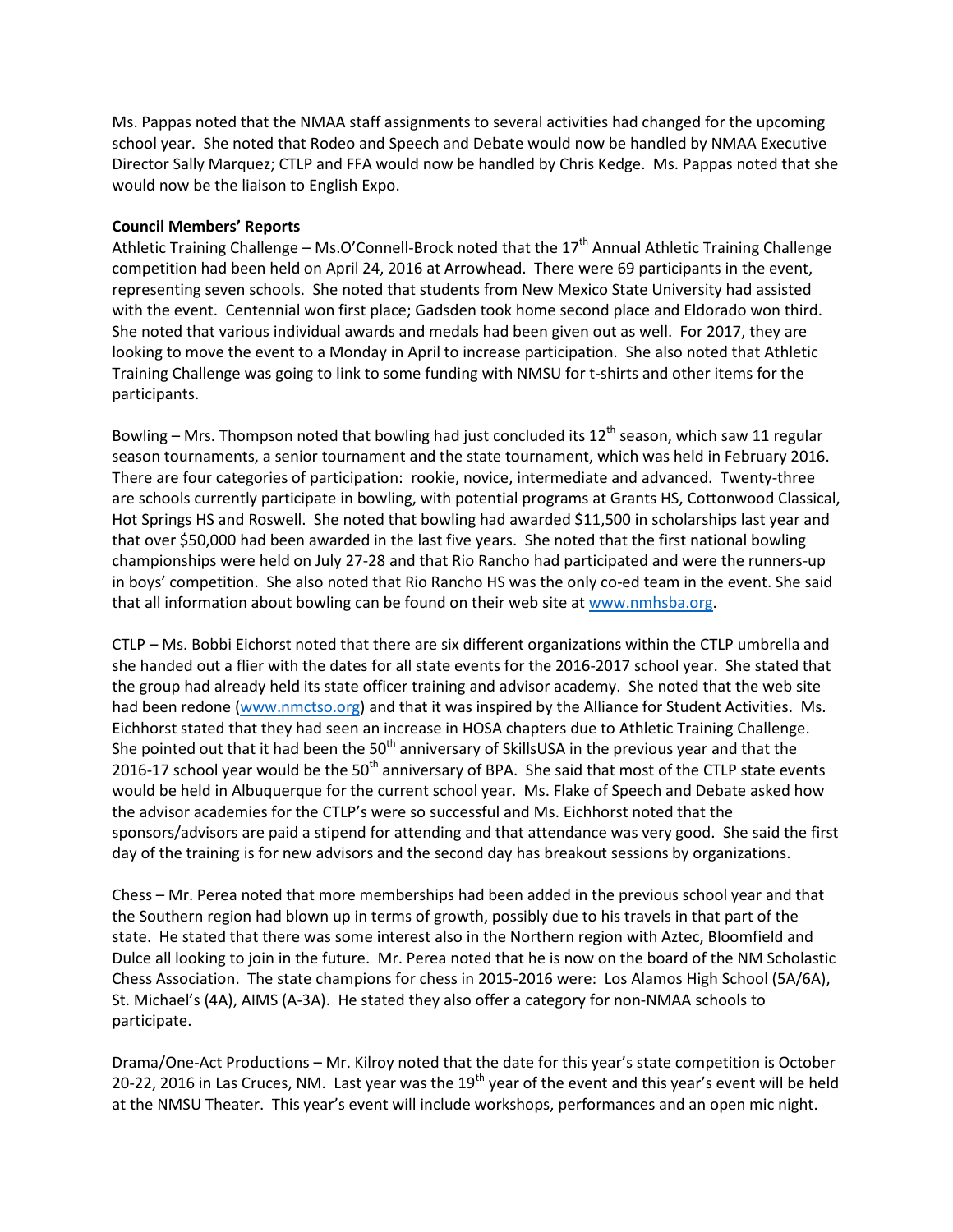English Expo – Ms. Vigil stated that the 2016 event was held at La Cueva High School on February 27<sup>th</sup> and hosted 450 students and 100 adults, representing 22 schools from across the state. She noted that there are 24 different categories of participation offered in two divisions (senior for 9<sup>th</sup> through 12<sup>th</sup> graders and junior for 6<sup>th</sup> through 8<sup>th</sup> graders). The 2017 event will be on February 25<sup>th</sup>. Ms. Vigil noted that English Expo is currently working on their own web site. She expressed a special acknowledgment to NMAA staff member Jeremy Hernandez for his support over the years.

FFA – Ms. Lopez noted that there were over 400 students who participated in the State FFA contest at NMSU. There was a leadership development camp held as well as a variety of workshops. The officer team for 2016-2017 was elected on the final day of the event. Ms. Lopez noted that FFA had added two new chapters (Cuba and Pojoaque) and that their total membership was 3,433 members at the end of the 2015-16 school year.

JROTC – Maj. Curbert and Maj. Hendrick presented the year in review for JROTC for the 2015-2016 school year. They noted that there were 40 JROTC's across the state, with a membership of over 5,000 students. The JROTC state event had been held at Cibola and West Mesa, with Santa Fe High School winning the Class 6A championship and Piedra Vista winning Class 5A. They noted that there were various meets and shooting events throughout the school year. The 2017 state event will be hosted by Rio Rancho High School, with the shooting camp at West Mesa High School. They talked about the STEM curriculum in JROTC, including submersible robotics, engineering, rocketry, naval science and cyber-defense. They also talked about a new aerospace challenge in conjunction with the Balloon Fiesta on October 3-5, 2016.

Music – Mr. Gerheart stated that the officers' meetings for the New Mexico Music Educators Association had taken place in July with all of the district presidents for the various music disciplines. He stated that the purpose of the meetings is to voice concerns from each district and to troubleshoot statewide issues. He noted that there is a need for consistency across in the various district events relative to financial reporting, standardization of meetings and adjudication. He noted that the PED did not utilize the MPA's for teacher evaluations, as had been the plan. The 73<sup>rd</sup> annual NMMEA All-State Music event will be held on January 4-7, 2017 at the University of New Mexico.

NM Mock Trial – Mr. Berlin stated that the 2015-2016 state champion had been Albuquerque Academy, who went on to place in the top ten at the national mock trial competition. He noted that the previous season had been a success overall and that he looked forward to the next year, as Mock Trial looks to add a courtroom journalism competition in the future. Regional mock trial events will be held on February 17-18, 2017 and the state mock trial event will be held on March 17-18, 2017.

# Rodeo – Not present.

Scholastic Publications – Ms. Zimmermann noted that there had been 111 participants representing 10 schools at the 2016 state event. Highland High School won the state championship in 2016. She noted that there had been judges from the Albuquerque Journal as well as yearbook representatives. She noted that there had been a board meeting in the previous week, with eight advisors and two emeritus advisors present. There will be a strong effort by a couple of the new advisors to seek out new members of Scholastic Publications. She noted that the board would be looking to revise its constitution, which had not been updated since 1992 and that the group would be looking to create a speakers' bureau. She noted that the state contest has been moved out of March to January 28, 2017 at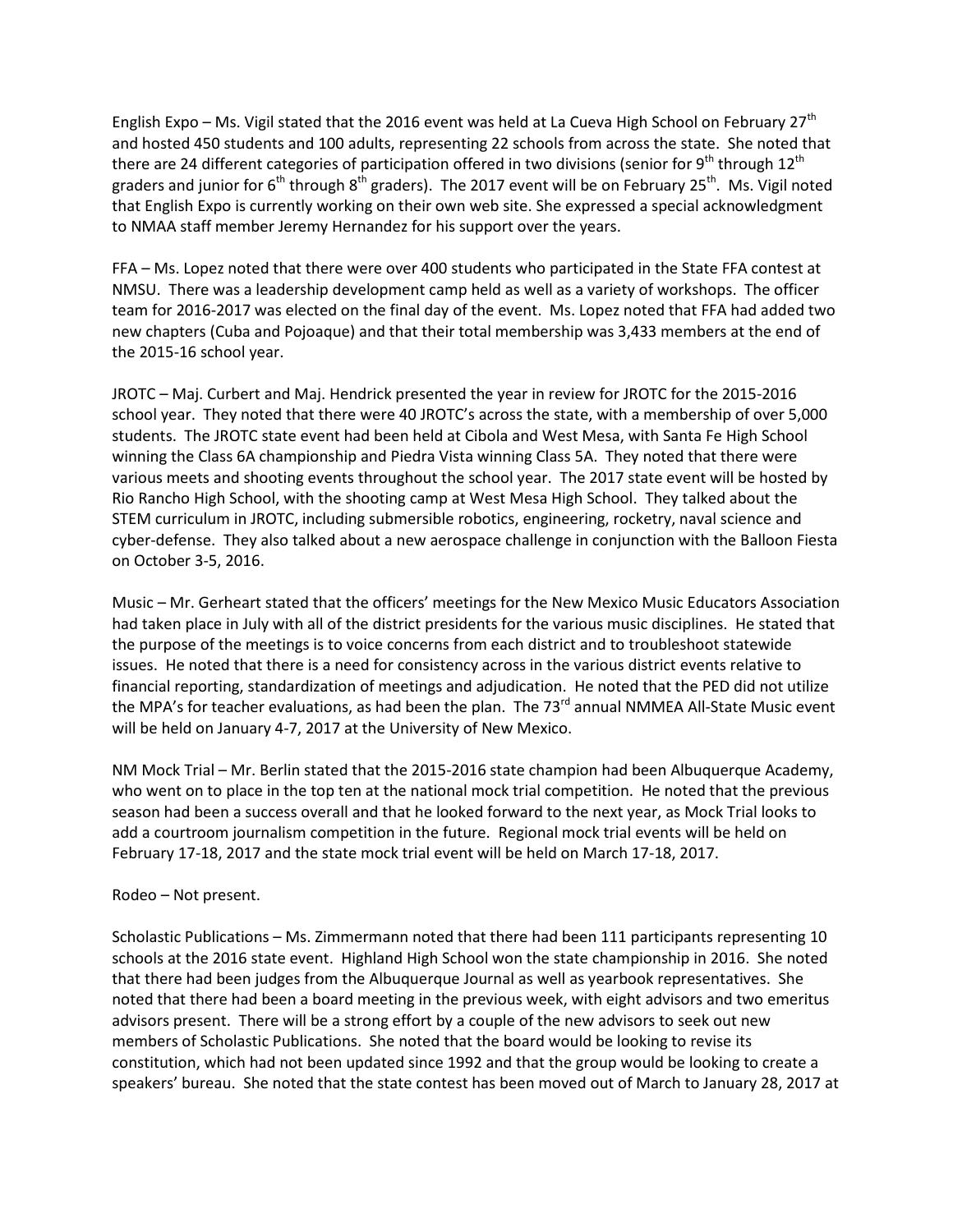Manzano High School. The move will take the event away from other spring event dates and ahead of most yearbook deadlines.

Science Fair/Olympiad – Not present.

Speech & Debate – Ms. Flake noted that the 2017 state event will be held March 2-4, 2017 at Manzano High School. She talked about the changes to their guidelines about homeschool due to NMAA guidelines and by-laws. She noted that the group would no longer vote on NMAA bylaw changes but she would just inform their board of the changes. She noted that 2015-2016 was the first year that all members had been retained and that they had received some potential interest from Alamogordo, Gallup and Socorro. She noted that one of the speech and debate participants had received a full-ride from WNMU and that he was the first member of his family to attend college.

Student Council – Ms. Hahn noted that the NMASC State Student Council Conference had been held at Los Alamos High School on February 11-13, 2016. After state, the following events were held: Region VI meeting at Highland High School (April 10-11, 2016); Summer Workshop at NM Tech (June 7-10, 2016) and National Association of Student Councils in Orlando (June 24-26, 2016, with 34 delegates from New Mexico in attendance). The fall district student council meetings will be held October 22-27, 2016 in five districts throughout the state and the state student council conference will be held at Centennial High School in Las Cruces in February 2017. Ms. Hahn noted that the membership of NMASC had grown by 12 member schools in 2015-2016.

## **New Business**

Ms. Pappas asked the Council members to verify their state dates and other information on the NMAA web site and to notify staff immediately of any discrepancies. She also talked to the Council about the NMAA Student Leadership Advisory Council and noted that nominations for the Council would be open in the early spring. She also mentioned the National Student Leadership Summit (NSLS) in Indianapolis and recognized Artesia High School sophomore Paityn Houghtaling and Magdalena High School junior Jorrell Mirabal for attending the NSLS in July 2016.

NMAA Business Manager Mrs. Shari Kessler-Schwaner reminded the Council that she must receive all receipts for the \$1,000 reimbursement as soon as possible so that she can cut checks prior to the end of the NMAA's fiscal year (June  $30<sup>th</sup>$ ). Per the request of the Council, the email address to send the information to is: [shari@nmact.org.](mailto:shari@nmact.org)

NMAA Associate Director Mr. Bill Cleland asked the Council if transfer guidelines for eligibility are an issue within the various activities. He noted that there had been issues in bowling, JROTC and in one music event. After some brief discussion, the Council asked that the transfer guidelines from the NMAA Handbook be sent to them. Ms. Pappas stated that the office would send the guidelines out with the meeting minutes

There was some discussion by the Council about the scholarships being offered by Western New Mexico University to the various activities participants. Mr. Perea noted that he had asked some questions about grade point average and other requirements to the WNMU representative and that he had not received a response. Ms. Pappas and Mr. Young said they would follow-up with WNMU.